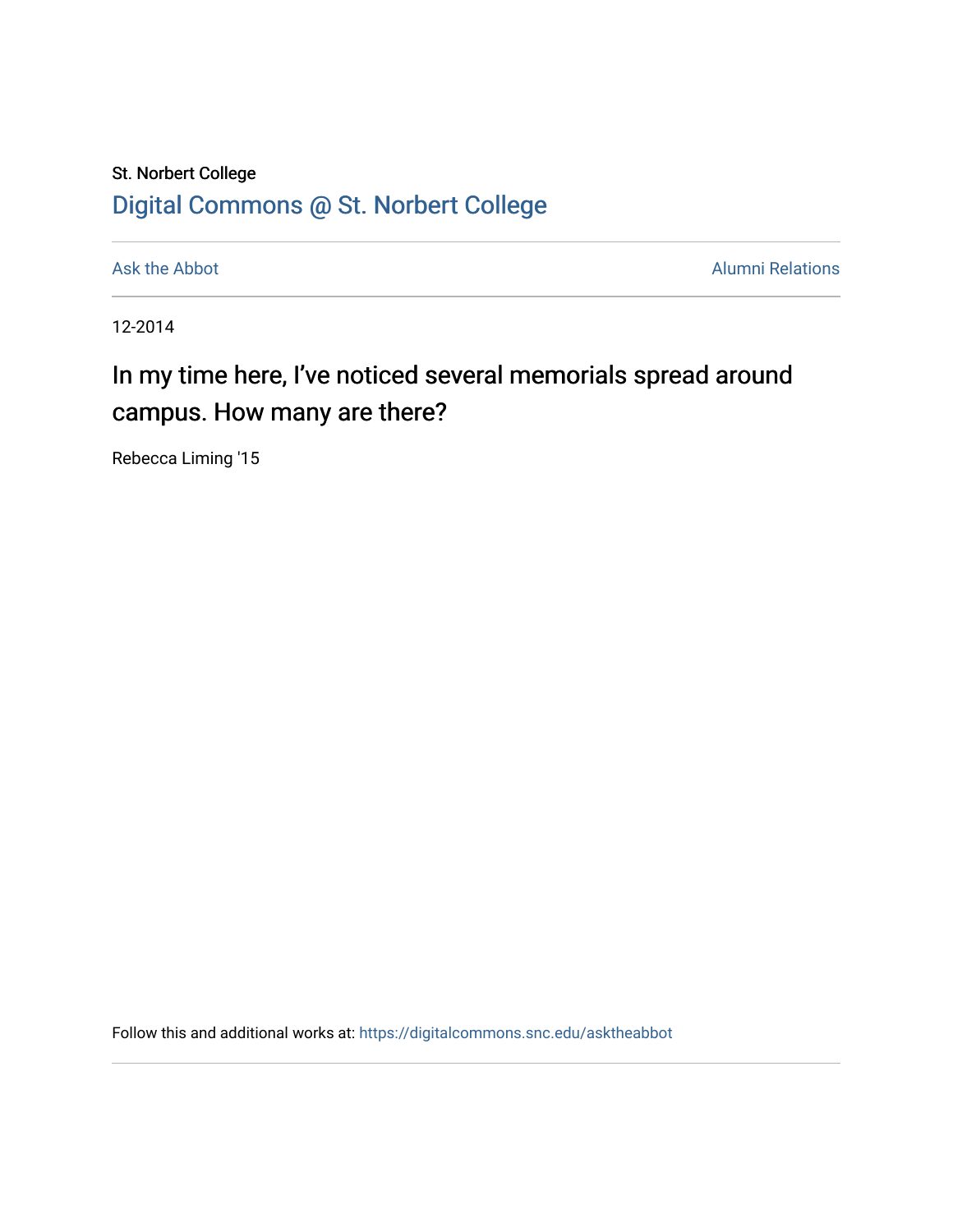

[Academics](https://www.snc.edu/academics) [Admission](https://www.snc.edu/admission) [Campus Life](https://www.snc.edu/campuslife) [Living Norbertine](https://www.snc.edu/livingnorbertine) [Athletics](https://www.snc.edu/athletics) [About](https://www.snc.edu/about)

Q

Giving

to SNC

 $\geq$  [Alumni](https://www.snc.edu/alumni/)  $\geq$  [Ask the Abbot](https://www.snc.edu/alumni/abbot/)  $\geq$  December 2014 合

### [Alumni](https://www.snc.edu/alumni/index.html)

[Events & Reunions](https://www.snc.edu/alumni/event/index.html) [Behind the Arch](https://www.snc.edu/alumni/event/behindthearch/) [Benefits and Services](https://www.snc.edu/alumni/benefits.html) [Get Involved](https://www.snc.edu/alumni/getinvolved.html) [Give to SNC](http://giving.snc.edu/) [Alumni Awards](https://www.snc.edu/alumni/awards/index.html) [Knight Lights](https://www.snc.edu/alumni/knightlights/index.html) [Alumni-Owned](https://www.snc.edu/alumni/directory/index.html) [Businesses Network](https://www.snc.edu/alumni/directory/index.html) [Alumni Board](https://www.snc.edu/alumni/alumniboard.html) [Student Alumni](https://www.snc.edu/alumni/saa.html) [Ambassadors](https://www.snc.edu/alumni/saa.html) [Staff](https://www.snc.edu/alumni/contactus.html)

# December 2014 Question:

Dear Abbot Pennings,

In my time here, I've noticed several memorials spread around campus. How many are there?

Rebecca Liming '15

#### Answer:

My dear Rebecca,

Each memorial that you and your fellow students come across here on campus has a unique story, as each has been gifted by friends and/or family who desire their loved one to be remembered in a special way here at St. Norbert College. These tributes appear in a variety of forms across our splendid campus: from bricks, benches and trees to scholarship funds, memorials have been established in honor of those who – at one moment in time – found our beloved school a place to call their own.

A stroll through the Shakespeare Garden alone reveals more than 40 memorial bricks set into the pathway beneath our feet. Many such paving bricks at Schneider Stadium are dedicated in tribute or in memoriam, as well. Twelve of the trees in our beautifully arboreal campus have been given in honor of loved ones, and of the 19 benches on campus, nine have been named in remembrance.

Furthermore, I must add that 61 scholarship funds have been established as memorials. What a wonderful way to ensure that the achievements of one individual continue to empower future



#### Ask The Abbot

As the founder of St. Norbert College, and having a prime seat in the center of campus throughout the years, I, Abbot Bernard Pennings, hold the answers to many of your burning questions about the college.

[Submit Your Question](https://www.snc.edu/alumni/abbot/index.html)